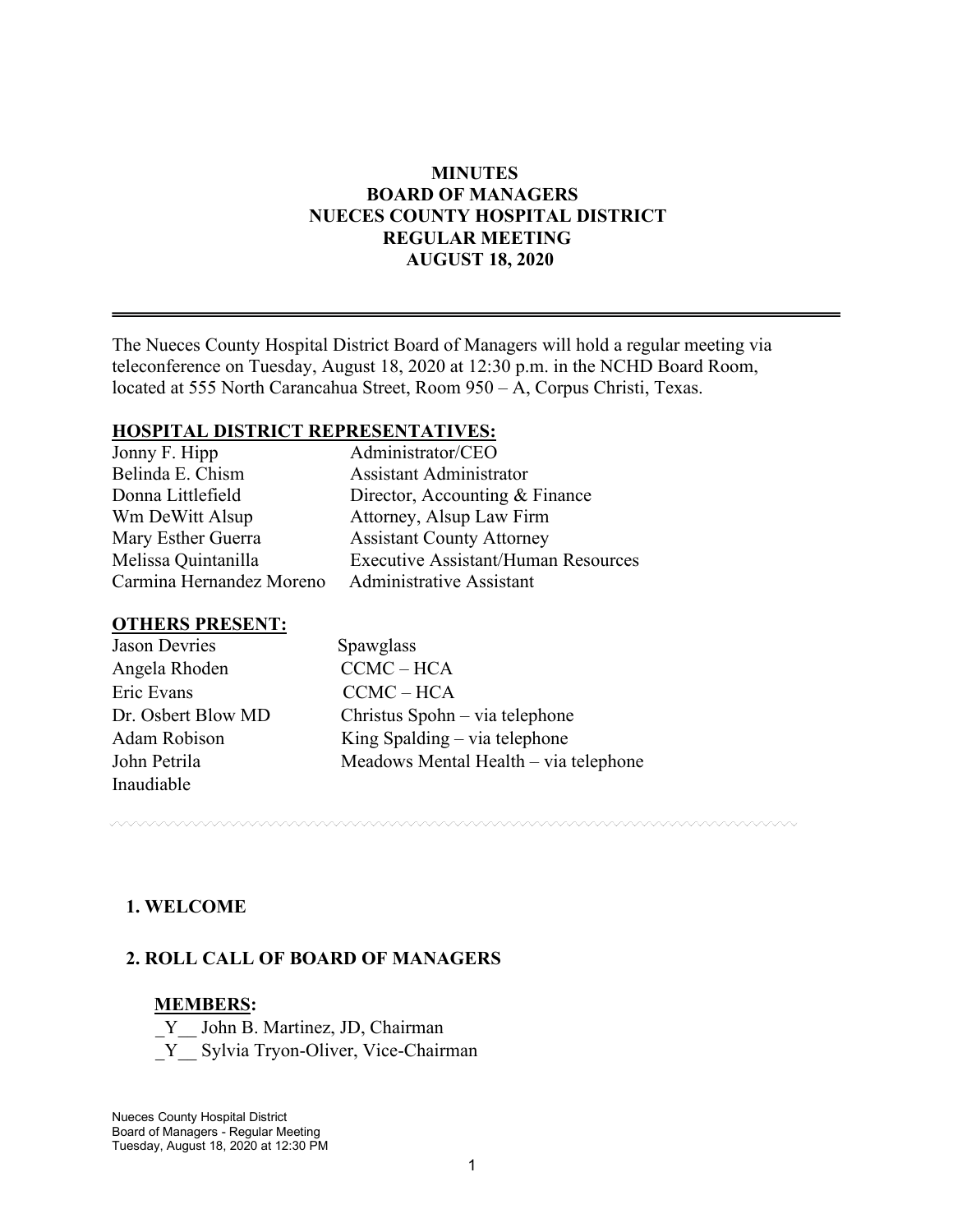\_X\_\_ Belinda Flores, RN

- Y Vishnu V. Reddy, MD via telephone
- \_Y\_\_ Pamela L. Brower
- Y Daniel W. Dain
- \_Y\_\_ John E. Valls

#### 3. **CALL TO ORDER & ESTABLISHMENT OF QUORUM**

- A. Call to order Mr. Martinez, Chairman The meeting was called to order by Mr. Martinez at 12:33 p.m.
- B. Establish quorum Mr. Martinez A quorum was present with six members in attendance.

 **John B. Martinez, JD, Chairman – PRESENT Sylvia Tryon – Oliver, Vice Chairman – PRESENT Pamela L. Brower, Member – PRESENT Daniel W. Dain, Member – PRESENT John E. Valls, Member – PRESENT Dr. Vishnu V. Reddy, MD – PRESENT – via telephone Belinda Flores, RN, Member – ABSENT** 

C. Confirm posting of Meeting's public notice in accordance with Texas Open Meetings Act, Texas Government Code, Chapter 551.

4. **PUBLIC COMMENT** - Persons wishing to comment on any item(s) on the agenda or any subject within the Board's responsibilities must sign-in on the "Agenda Item Request to Speak" form provided at the entrance of the Board meeting room at least five (5) minutes prior to commencement of the meeting. Commenters shall limit their comments to three (3) minutes, except that Commenters addressing the Board through a translator shall limit their comments to six (6) minutes. See the "Public Comment" section of the preceding General Information page for additional information.

> **Eric Evans John Petrila**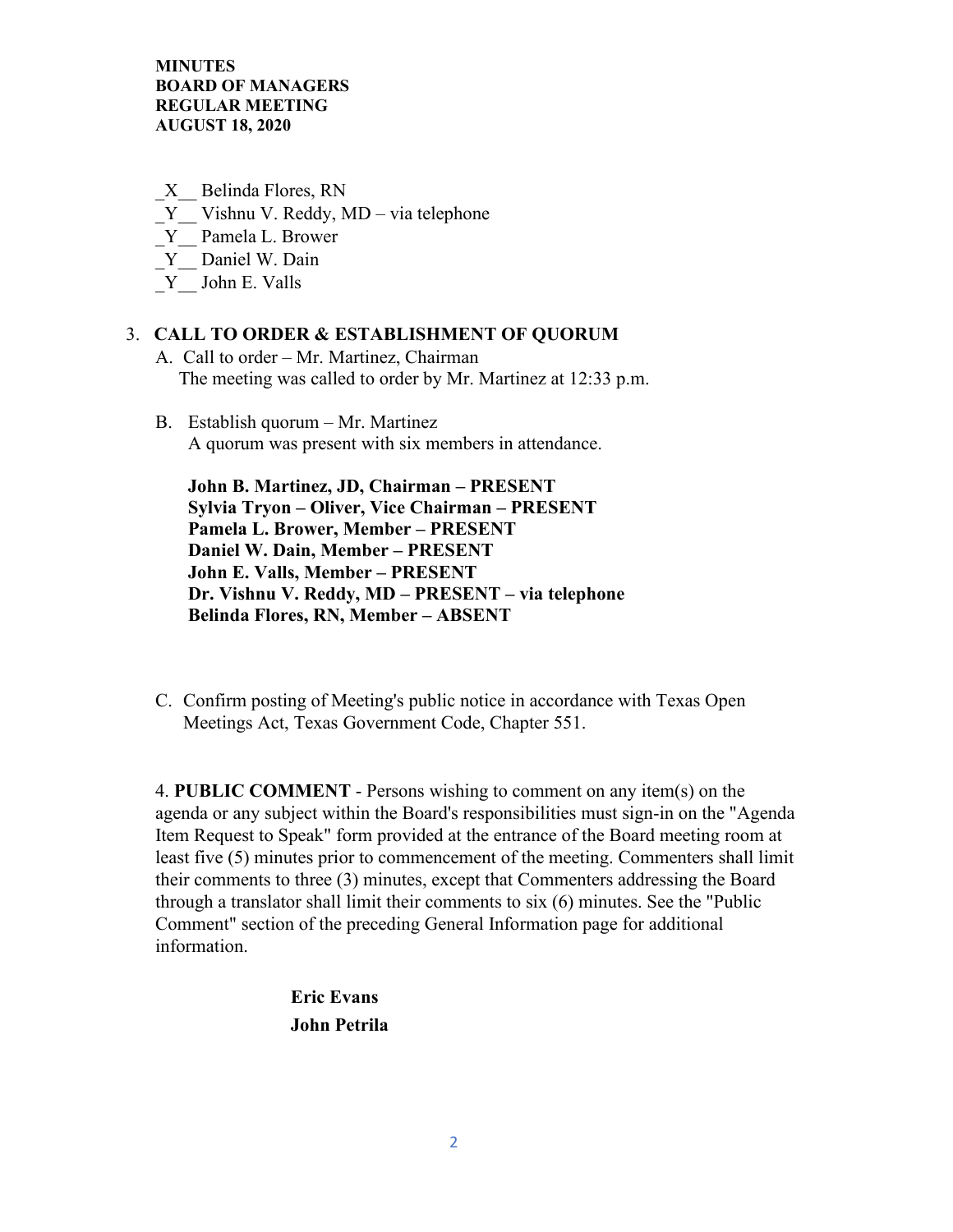5**. CONSENT AGENDA** - See the "Consent Agenda" section of the preceding General Information page for an explanation of the Consent Agenda and for additional information.

- A. Approve Board of Managers meeting minutes of:
	- 1) July 21, 2020 Regular Meeting;
	- 2) August 4, 2020 Special Meeting; and
	- 3) August 6, 2020 Special Meeting.
- B. Receive listing of new vendors as of August 12, 2020; listing provided pursuant to Board of Managers Bylaws, Article 2, §2.1 B and Texas Local Government Code, Chapter 176.
- C. Receive hospital providers' quarterly reports relating to certain Indigent Care Affiliation Agreements associated with participation in the Texas Healthcare Transformation and Quality Improvement Program Medicaid 1115 Waiver for the calendar quarter-ended June 30, 2020:
	- 1) CHRISTUS Spohn Health System Corporation Hospitals: Alice, Beeville, and Kleberg (Consolidated Report);
	- 2) Corpus Christi Medical Center; and
	- 3) Driscoll Children's Hospital.
- D. Receive summary payment information on Nueces County health care disbursements for Fiscal Year 2020 year-to-date:
	- 1) Salaries, benefits, supplies, and intergovernmental transfers at/for Corpus Christi/Nueces County Public Health Department;
	- 2) Emergency medical services provided in unincorporated areas of Nueces County;
	- 3) Supplemental and jail diversion program funding for Nueces Center for Mental Health and Intellectual Disabilities;
	- 4) Medical services provided at County correctional facilities:
		- a) Nueces County Jail; and
		- b) Nueces County Juvenile Detention Center;
	- 5) Funding for alcohol and drug abuse treatment programs:
		- a) Cenikor (Charlie's Place);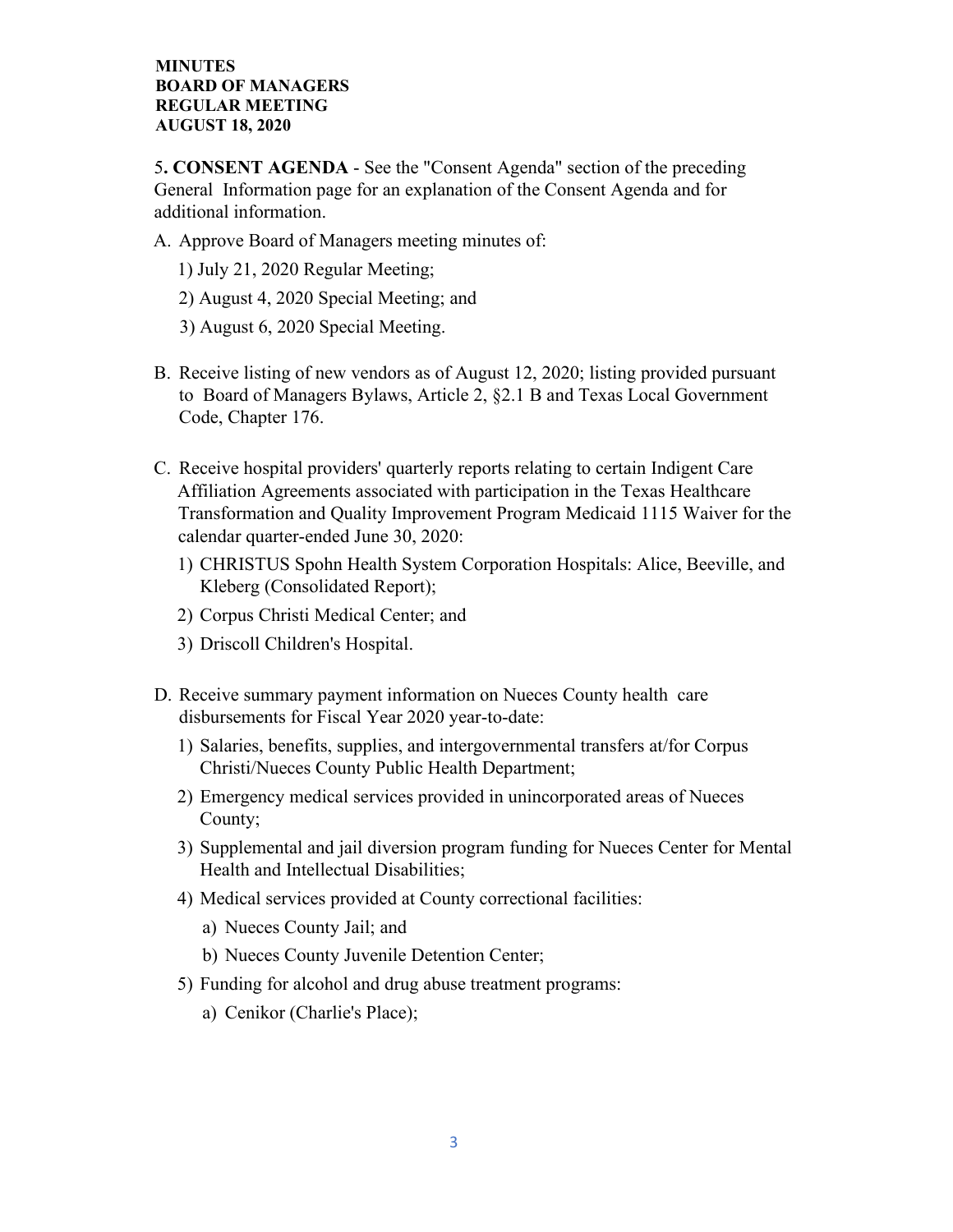- b) Council on Alcohol and Drug Abuse; and
- c) Palmer Drug Abuse Program;
- 6) Funding for diabetes prevention and supporting programs;
- 7) Public health grants; and
- 8) Legal and professional fees. *(Finance Committee)*
- E. Receive reports relating to Nueces Aid Program enrollment for the month-ended July 31, 2020. *(Finance Committee)*
- F. Receive revenue reports relating to CHRISTUS Spohn Health System Corporation Amended and Restated Membership Agreement for fiscal year-to-date. *(Finance Committee)*
- G. Receive summary imputed claims information on medical and hospital care provided to the Nueces Aid Program population consistent with the CHRISTUS Spohn Health System Corporation Amended and Restated Membership Agreement for fiscal year-to-date period-ended July 31, 2020. *(Finance Committee)*
- H. Receive summary report of Hospital District's intergovernmental transfers made in support of local and other healthcare providers participating in Medicaid supplemental payment programs sponsored by the Texas Health and Human Commission year-to-date:
	- 1) Texas Healthcare Transformation and Quality Improvement Program (Medicaid 1115 Waiver):
		- a) Delivery System Reform Incentive Payment (DSRIP) pool; and
		- b) Hospital Uncompensated Care (UC) pool.
	- 2) Disproportionate Share Hospitals (DSH) program;
	- 3) Network Access Improvement Program (NAIP);
	- 4) Uniform Hospital Rate Increase Program (UHRIP); and
	- 5) Graduate Medical Education (GME). *(Finance Committee)*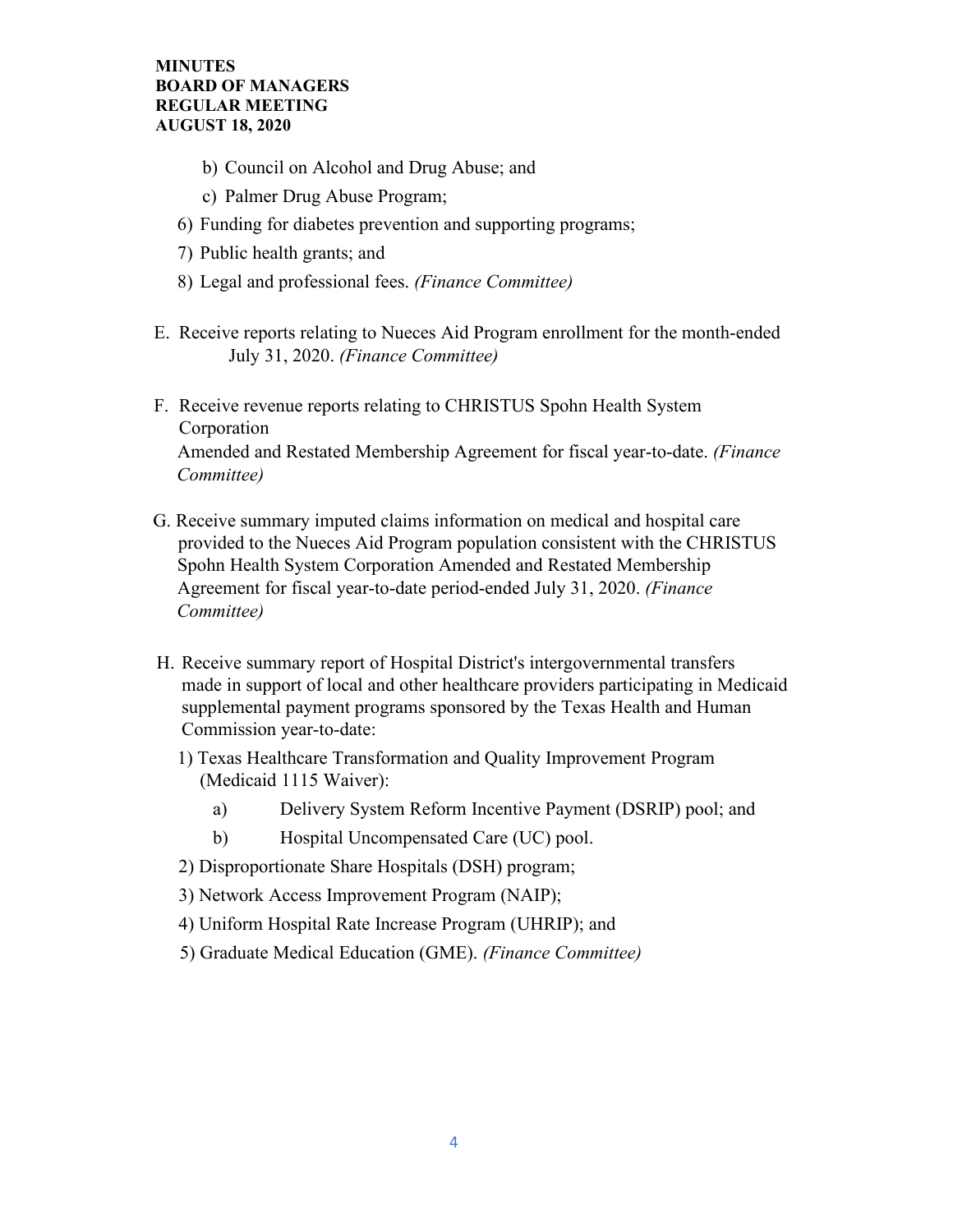I. Receive monthly statement of escrow amounts deposited and/or withdrawn by CHRISTUS Spohn Health System Corporation; deposits pursuant to and consistent with Schedule 1 to CHRISTUS Spohn Health System Corporation

Amended and Restated Membership Agreement; receive statement for month ended July 31, 2020. *(Finance Committee)*

> **Motion to approve Item 5 A – I except Item 5 E by Mr. Valls and seconded by Ms. Oliver. MOTION CARRIED.**

 **Motion to approve Item 5 E. by Mr. Valls and Seconded by Ms. Oliver. MOTION CARRIED.**

## 6. **REGULAR AGENDA:**

## A. **Finance Committee:**

1) Receive and approve unaudited financial statements for fiscal year-to-date period ended July 31, 2020. *(ACTION)* 

## **Motion by Mr. Valls and seconded by Ms. Oliver MOTION CARRIED.**

- 2) Receive and discuss information relating to projected revenues and expenditures for fiscal year-end September 30, 2020. *(INFORMATION)*
- 3) Receive information on and discuss tax rates and projected revenues and expenses for Fiscal Year 2020-2021 Budget. *(INFORMATION)*

## B. **COVID-19 Pandemic:**

1) Receive progress report on establishment of a COVID-19-related Alternate Care Site for post-acute care at Corpus Christi Medical Center-Northwest located at 13725 Northwest Boulevard, Corpus Christi, Texas. *(INFORMATION)*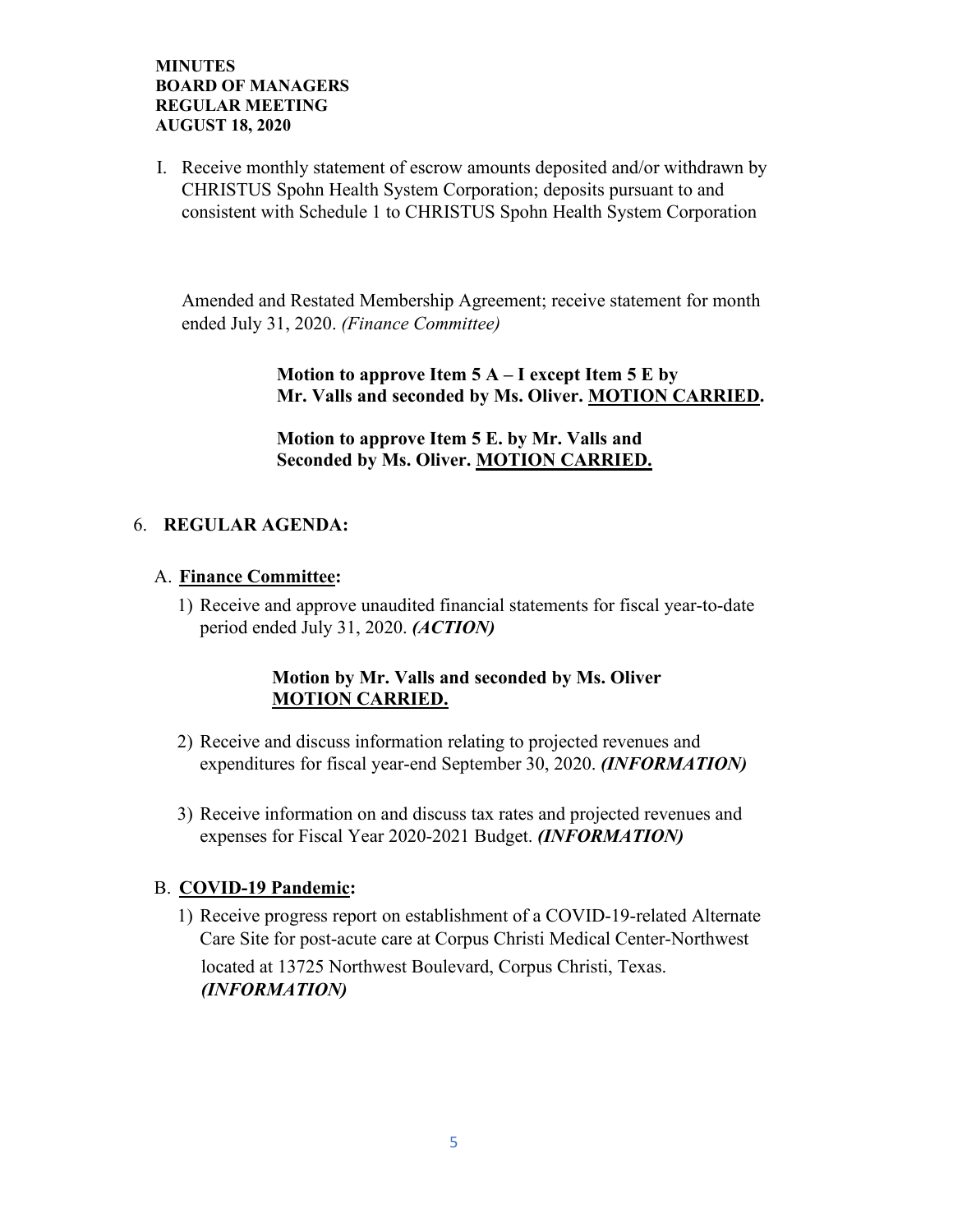## C. **Community Mental Health:**

1) Receive and discuss summary presentation on Meadows Mental Health Policy Institute's Nueces County Comprehensive Behavioral Health Community Needs Assessment Revised Draft Report June 2020 and discuss follow-up actions. *(INFORMATION)*

# D. **Medicaid 1115 Waiver:**

1) Authorize the Administrator to execute a Personal Services Contract (PSC) with Linda K. Wertz for consulting services and technical assistance associated with the Hospital District's Anchor Entity duties and responsibilities under the Texas Health and Human Services Commission's Section 1115 Waiver; PSC period October 1, 2020 - September 30, 2021. *(ACTION)*

## **Motion by Mr. Valls and seconded by Ms. Brower. MOTION CARRIED.**

# 7. **ADMINISTRATOR'S BRIEFING:**

- A. Next Board of Managers and Board Committee Meetings (all Meetings' dates, times, and locations subject to change):
	- 1) Finance Committee: September 15, 2020, 11:00 AM; and
	- 2) Board of Managers: September 15, 2020, 12 Noon. *(INFORMATION)*
- 8. **CLOSED MEETING** Public notice is hereby given that the Board of Managers may elect to go into closed meeting session(s) at any time during the meeting to discuss any matter(s) listed on the agenda, when so authorized by the provisions of the Open Meetings Act, Texas Government Code, Chapter 551 and the Board specifically expects to go into a closed session(s) on the matters listed below pursuant to the Act, §551.071 and §551.074. In the event the Board elects to go into closed session(s) regarding an agenda item(s), the section(s) of the Open Meetings Act authorizing the closed session will be publicly announced by the presiding officer. Should any final action, final decision, or final vote be required in the opinion of the Board with regard to any matter considered in closed session(s),then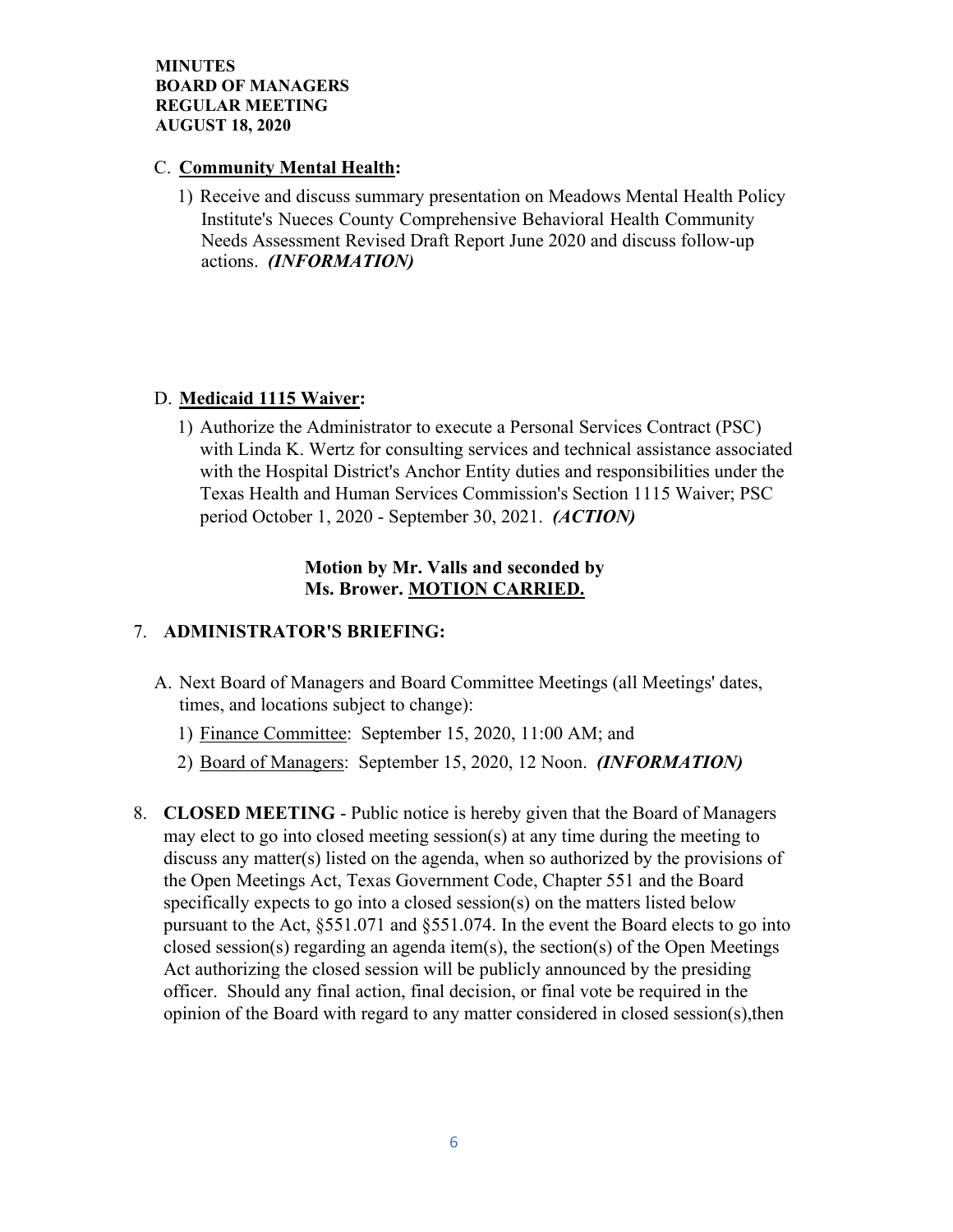the final action, final decision, or final vote shall be either: (a) in the open meeting covered by the Notice upon reconvening of the public meeting; or (b) at a subsequent public meeting of the Board upon notice thereof, as the Board shall determine pursuant to applicable laws:

A. Consult with attorneys on matters related to establishment of the COVID-19 related Alternate Care Site.

## **Mr. Martinez, Chairman called for Closed Session at 1:39 p.m.**

9. **OPEN MEETING -** Following the Closed Meeting, the Board of Managers will reconvene the Open Meeting prior to taking any action(s) on matters considered in

the Closed Meeting or adjourning the meeting.

## **Mr. Martinez, Chairman called for Open Session at 2:43 p.m.**

10. Consider final action, decision, or vote on matters considered in the Closed Meeting. *(ACTION AS NEEDED)*

# **No Action taken as per Mr. Martinez, Chairman.**

## 11. **ADJOURN**

 **Motion to adjourn by Mr. Martinez. Motion by Ms. Oliver And seconded by Mr. Dain. Meeting adjourned at 2:44 p.m.**

\* \* \*